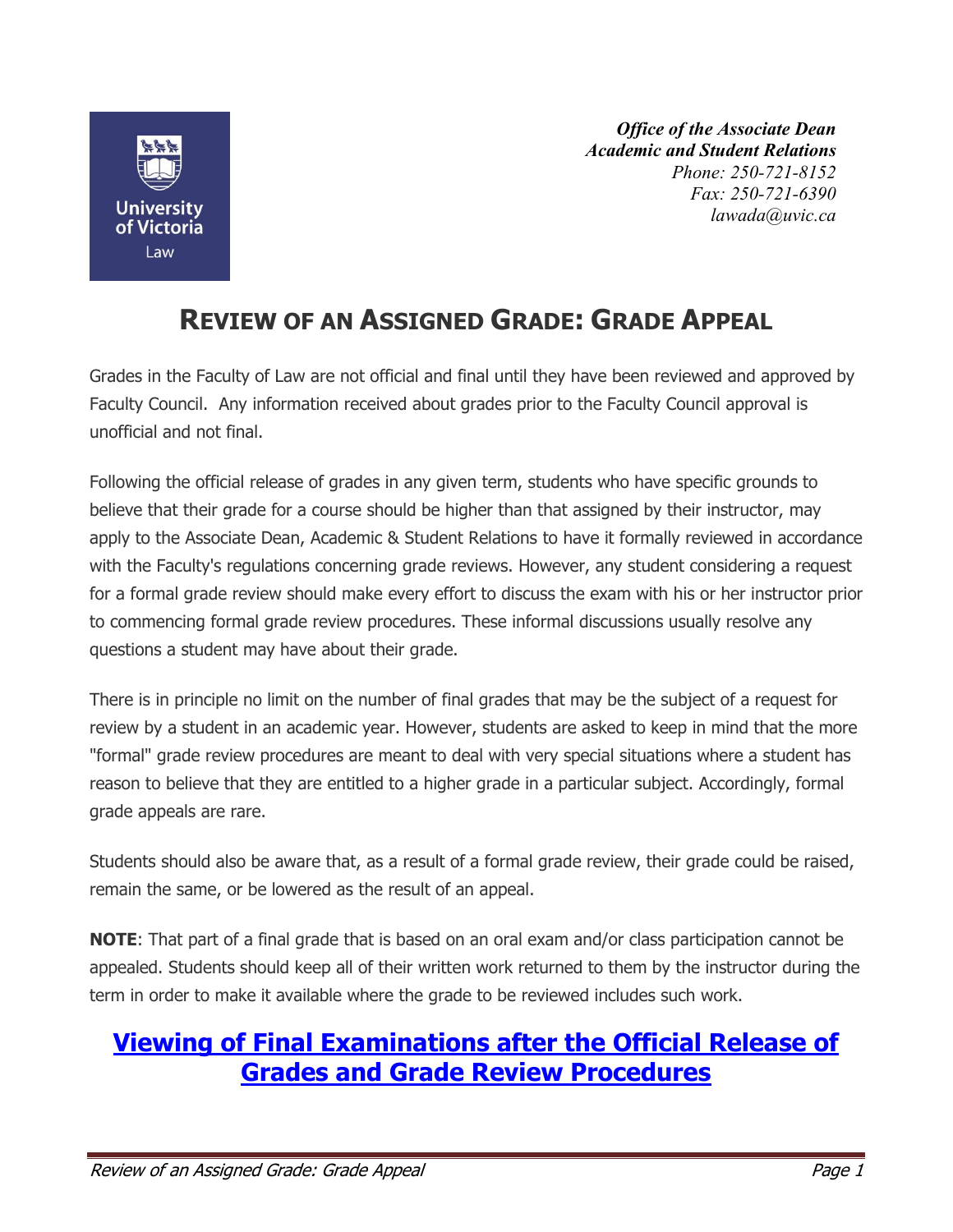## **GRADE REVIEW PROCEDURES:**

Regulations:

The following regulations apply to students in the Faculty of Law.

(a) A request for a review of a final grade must normally reach the Associate Dean's office within 21 days of the release of grades by the Dean's Office, and

(b) Where a final grade is based wholly or in part on any written materials other than an examination paper, such materials shall, for the purpose of these procedures, be treated as if they are examination papers.

(c) The fee for a formal grade review is \$25.00.

Upon request, a student will be provided, at their expense, with a copy of the examination script involved in an actual or prospective appeal. Students should retain all written work returned to them by the instructor during the term and make such work available where the grade to be reviewed has involved such term work.

## **REVIEW STEPS:**

1. Where a request for a grade review has been received according to the foregoing procedures, and there has been no informal grade review, the Dean or, at the Dean's option, the Chair of the Studies Committee, shall appoint two instructors to re-read the examination script in question. If at all possible, one of the instructors will be the original marker. Each marker will be provided with a statement of objectives of the course; as much information as to the examination or paper as is practicable; and with examination scripts written by students in the same class. The second instructor shall also be informed of the grades awarded in the class in question, including the grade assigned to the examination to be reviewed. There shall be no other discussion or consultation on the particular grade awarded or the examination script. Both instructors will independently re-read and mark the script, and will then compare the grades assigned by them to the script on this reading.

Where there has been an informal grade review, only one instructor shall be appointed to review the grade awarded by the original marker.